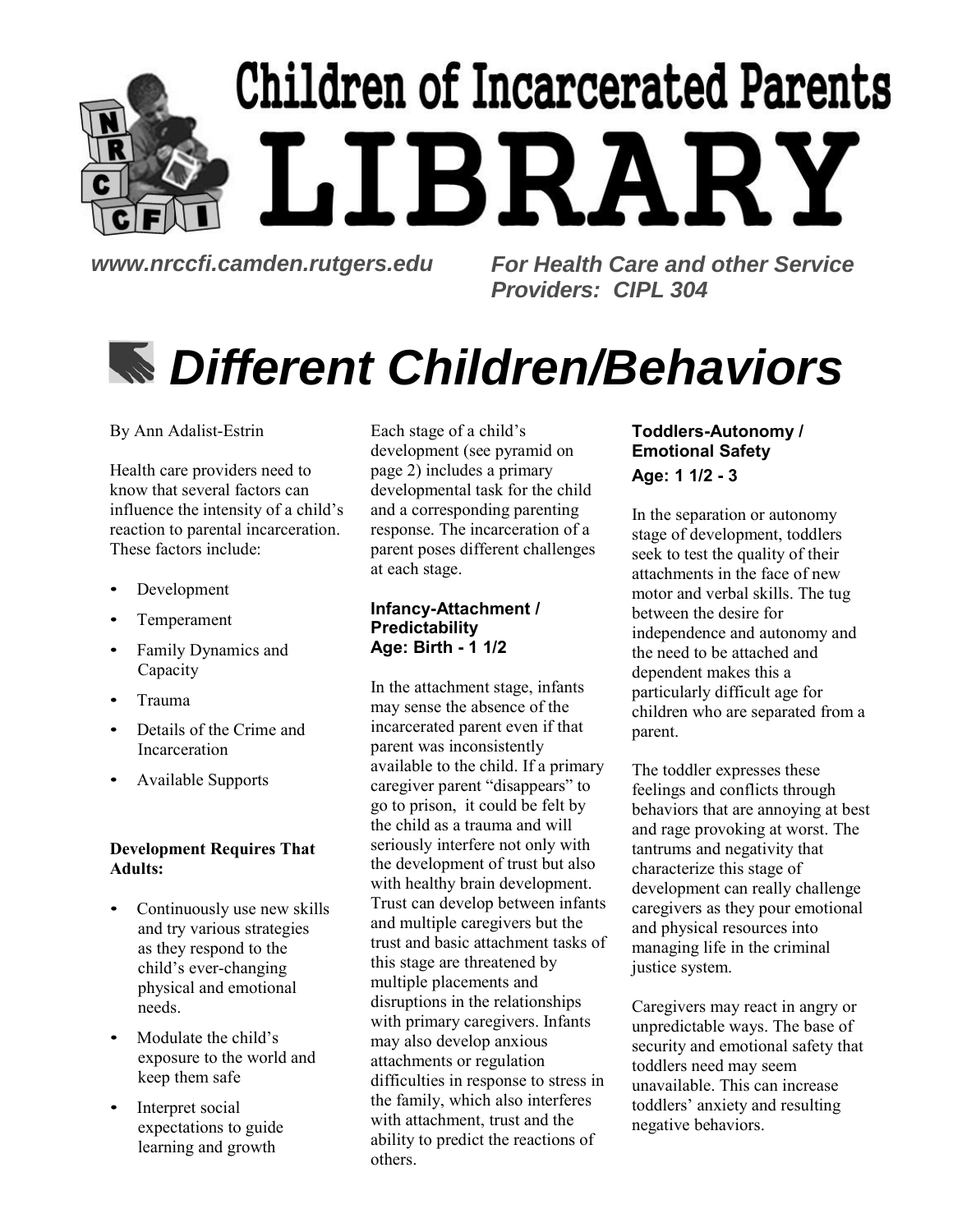

*Created by Ann Adalist-Estrin, BRIDGES, A service of Samaritan Counseling Center, Used With Permission.*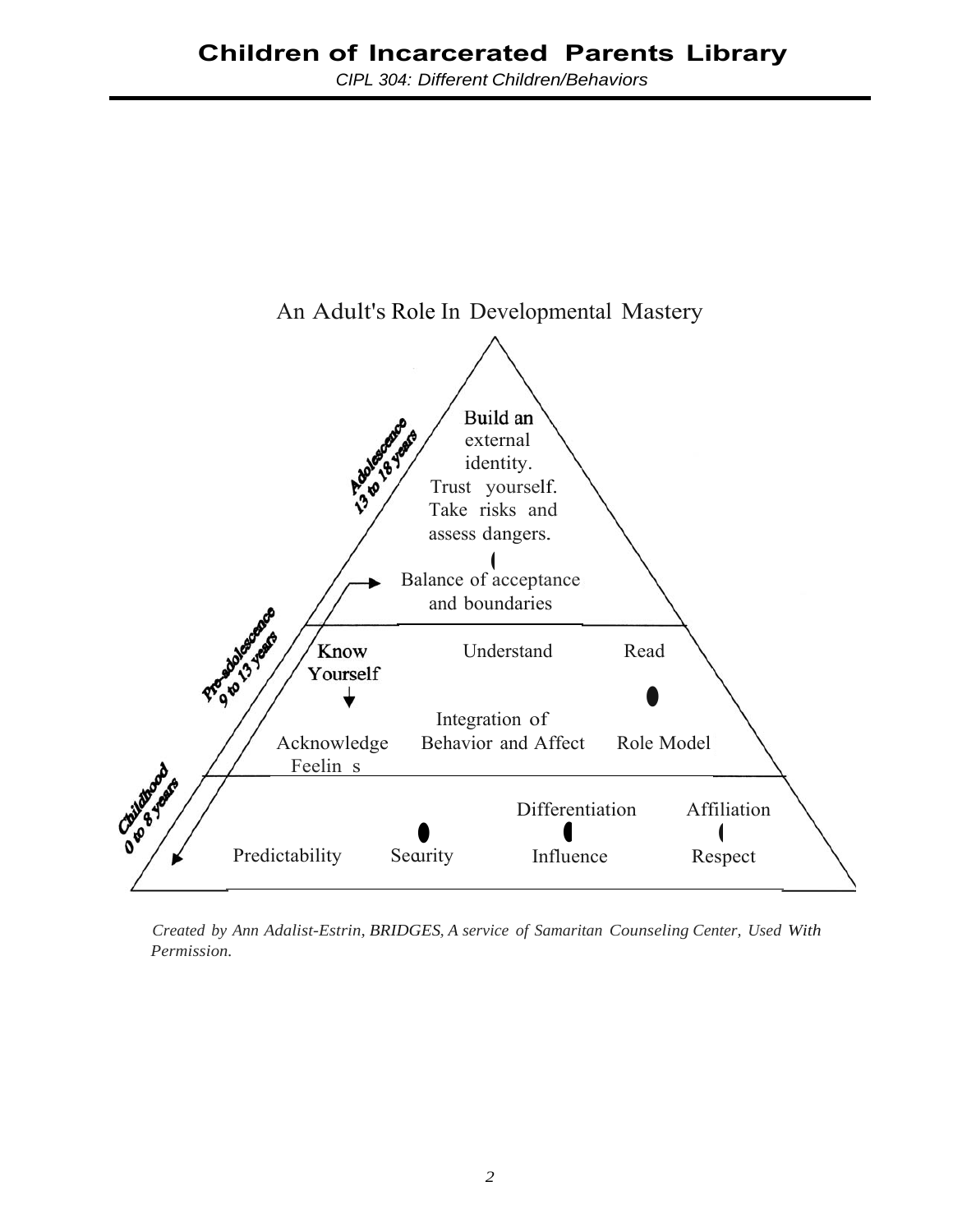*CIPL 304: Different Children/Behaviors*

#### **PreSchoolers-Differentiation/ Power and Influence Age: 3-5**

In the differentiation stage children seek to establish emotional or psychological separateness from their primary attachment figures. They strive to prove their uniqueness particularly from the same gendered parent. The other parent serves often as a refuge from what can be an intense struggle. This is also the age of power and control battles and magical thinking.

"If I cooperate with you, I become you and since I am me, not you, I will not cooperate and if you make me I will hate you and wish you away." This is not a conscious thought, but rather an unconscious motivator of behavior.

The new demands made by the adult world for self-control may also lead children of this age to apply magical thinking and fantasy to the circumstances of their parents incarceration. They believe that they are responsible in ways that are both illogical and unreasonable. They also use "transductive reasoning"…if two things happen at the same time, they are related. This further connects the child's behaviors with the adult's distress and circumstances.

Children, who have a parent leave for incarceration, (particularly a same gendered parent) may truly believe that they wished them away when they were in the midst of the struggle for power and hating them for the powerlessness.

When a child's opposite gendered parent is incarcerated it eliminates the opportunity to use that parent as a refuge from the struggle. In both cases, preschool children may exhibit symptoms of distress.

They may regress in behavior, experiencing bed-wetting, sleeplessness, and eating disruptions. They will also develop fears, nightmares and a return to the aggressive tantrums of toddlerhood.

Preschool children need to know that they have some influence on adults to get their needs met. Maintaining a connection to the incarcerated parent may be most critical at this stage of development to avoid feelings of loss of control, powerlessness and loyalty conflicts that could have lasting consequences.

## **Early School Age/ Affiliation and Choice Age: 5-8**

The grade school child is beginning to replace parents as the center of their universe. They will experience sadness at the separation but have moved out into the world. They are learning new skills and focusing on the peer group. Seven is also the beginning of social emotions such as embarrassment and shame. This age child is beginning to understand that there are problems and solutions but they have not developed a mature ability to reason from one to the other. At this stage of development, children do understand the concept of "crime and punishment." As one first grader put it, "My Mommy is

doing a really long time out." However, as they begin to focus on affiliating with other children,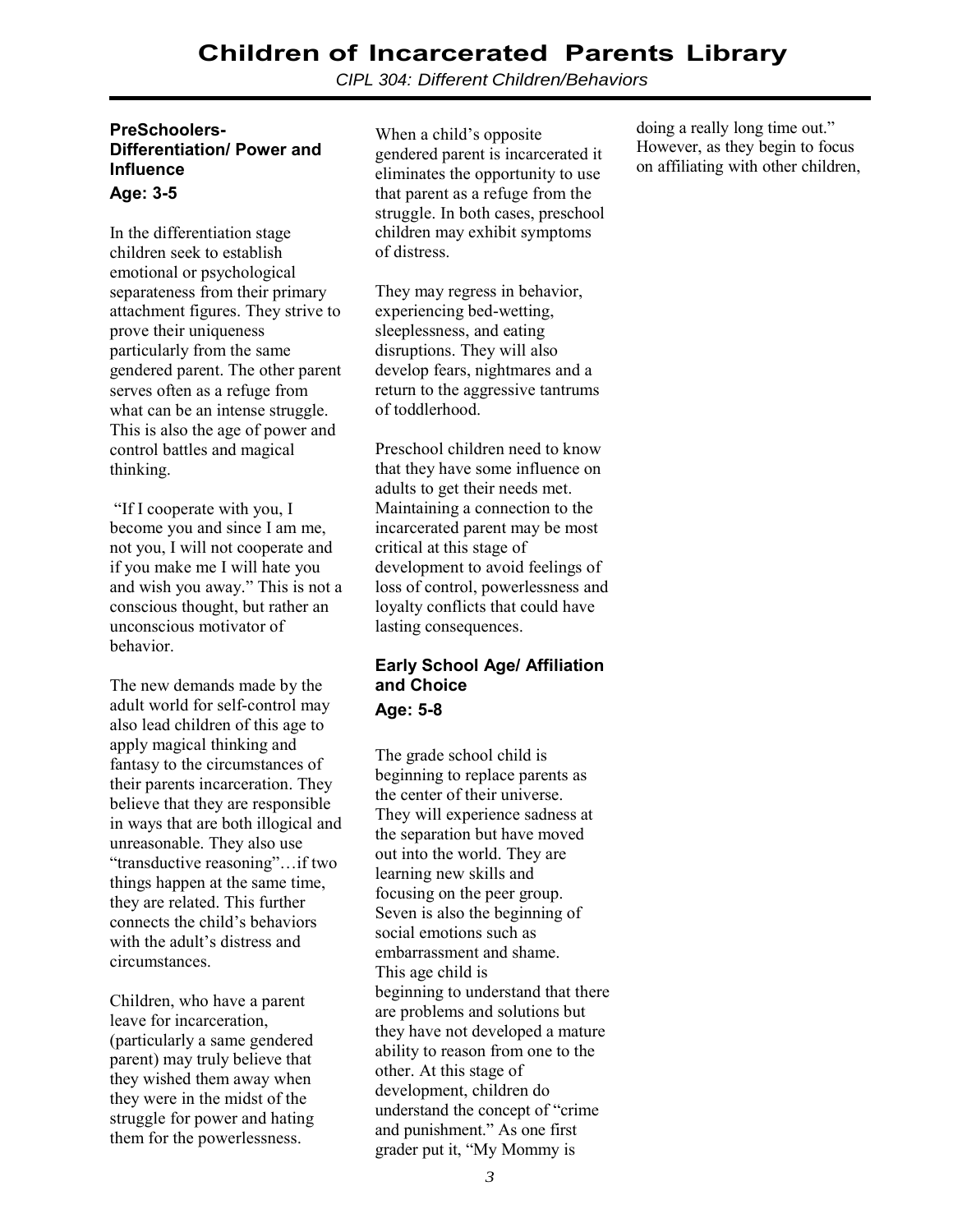*CIPL 304: Different Children/Behaviors*

they become aware of the stigma of parental incarceration.

Early school age children need to be successful and to develop a sense of competence with adults, but more so with peers. This makes them vulnerable to taunts from schoolmates about parent's arrest or incarceration yet unable to articulate the story or the feelings well enough to satisfy peers and to avoid upsetting or embarrassing the family.

This conflict between affiliation and family loyalty can manifest itself in somatizations, school avoidance or phobia, selective mutism and poor school performance

## **Pre-Adolescence/ Knowing Self and Reading Others Age: 9-12**

This is the stage of deepening social emotions. Children struggle to understand codes of ethics that vary from family to family. They are striving to learn about their own emotional reactions to peers and family members and to read the cues of others. Adults need to provide labels for children's feelings without judging them. They also serve as role models and teach children communication skills by saying what they mean and listening with compassion.

Pre-Adolescents are also making more choices on their own, about homework, activities and friends and need to be respected for their opinions and tastes. They may choose to distance themselves from the relationship with an incarcerated parent, in part to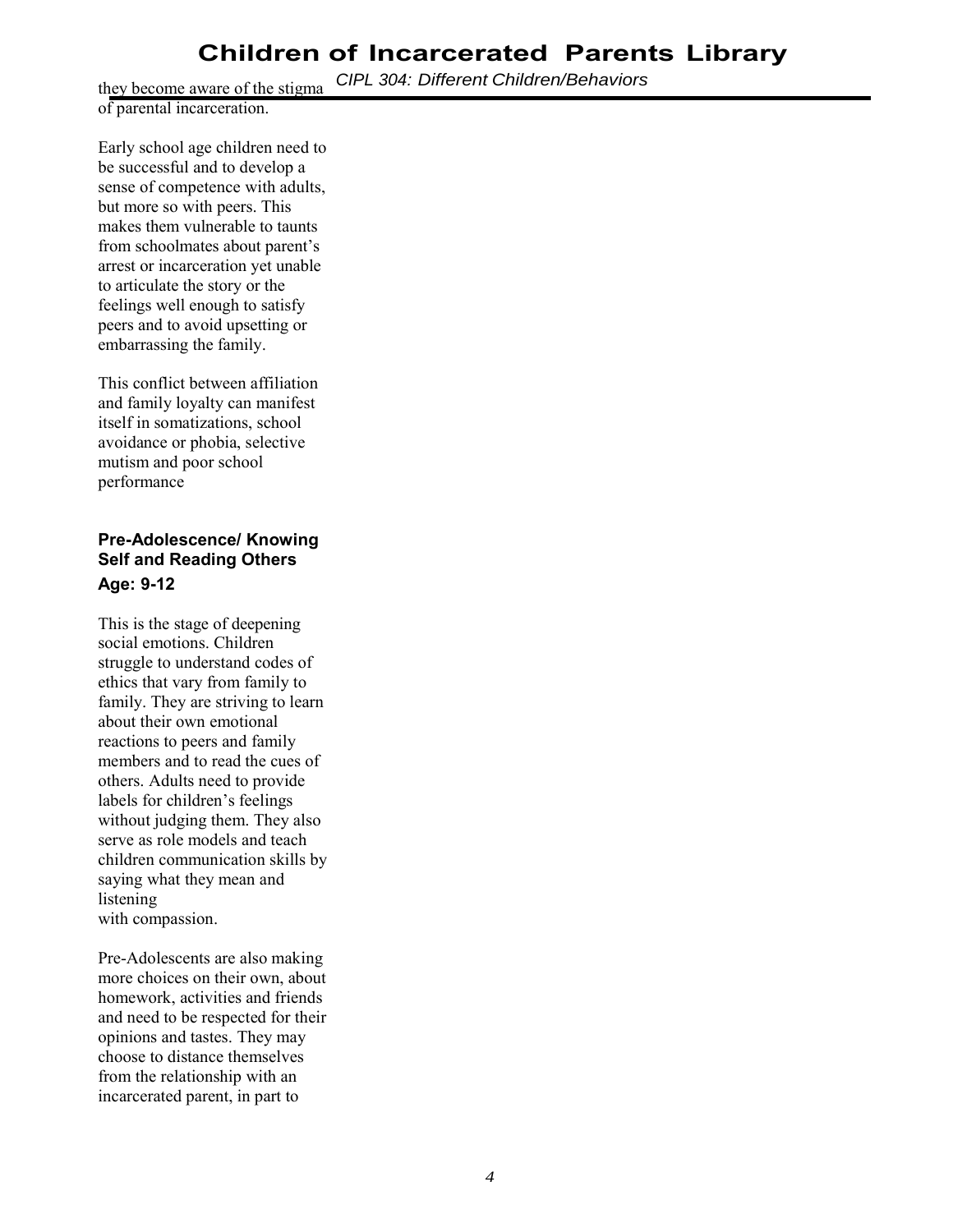*CIPL 304: Different Children/Behaviors*

exercise the choice and also to avoid the embarrassment.

Finally, as children strive to understand rules and consequences and to have empathy for others, adults in their world must be honest and genuine. Acting scared or angry but saying "I am fine" seriously confuses the developmental process of this age and may cause acting out behavior in an effort to get at what is really going on.

All of this is tremendously difficult for families that are fragile or overwhelmed by managing without the incarcerated parent. Family members will give children many mixed messages and many of the children's feelings will be unacceptable to the family.

Older school aged children will need help with evolving social values in the wake of parental incarceration and the family reaction to it. They are at risk for a host of behavioral problems as they "express" the feelings that are not allowed by the family through oppositional and defiant or even delinquent behaviors. They will also need resources for resolving the emotional conflicts that are raging within themselves and in relationships.

## **Adolescence Identity /Risk Protection**

#### **Age: 13+**

Teens are out in the world, forming a cohesive identity and attempting to assess the dangers involved in the risk taking impulses that come with this age.

Most adolescents with incarcerated parents have typically, experienced multiple separations from the incarcerated parent. They have lived through previous parental imprisonments and often a lifestyle that included addictions, the chaos of financial instability, caregiver stress, failing schools and communities lacking in resources. They are often expected to assume adult roles, are left for long periods without supervision and suffer from ambivalence about their incarcerated parent.

All at once, teens can fear they will turn out like their incarcerated parent; attempt to emulate them; and fiercely reject them. They also have diminishing hope that their parents will return to them.

Typical patterns of behavior in response to these crises are: rejecting adult limits and authority, aggression, helplessness, hopelessness and depression, drug and alcohol use, abuse and addictions and sexual risk taking.

A version of this developmental outline is available for caregivers. See CIPL 201, Caring for Children of Incarcerated Parents.

## **Temperament and Coping**

While the developmental norms will guide adults in understanding children's reactions to parental incarceration, it is also useful to be reminded of the unique aspects of each child. Children in similar situations with parents facing similar charges may react in widely different ways to their parents' arrest and incarceration. Children within the same family even react quite differently. For decades, theorists have looked at

9 temperament characteristics as a way of explaining the widely varying behaviors exhibited by different children at the same stages of development in the same and differing home environments.

Nine temperament qualities described here focus on infants and toddlers. Many children maintain these characteristics into adulthood. Using these nine temperamental characteristics, clinicians can help caregivers to understand the child's innate reaction patterns and unique strengths and weaknesses as well as to see how their own temperament styles affect their interactions with the children.

These temperament qualities combine then, with the child's experiences, relationships and environmental supports and stressors to form coping styles and patterns for children and for families. This notion of temperament is also a way of conceptualizing, not only how a child may behave in the wake of parental incarceration, but also how adults react to them.

## **Temperament Characteristics**

- 1. **Activity level.** Some babies are active. They kick a lot in the uterus before they are born, they move around in their bassinets, and as toddlers, they always run. Other babies are much less active.
- 2. **Rhythmicity.** Some babies have regular cycles of activity. They eat, sleep, and defecate on schedule almost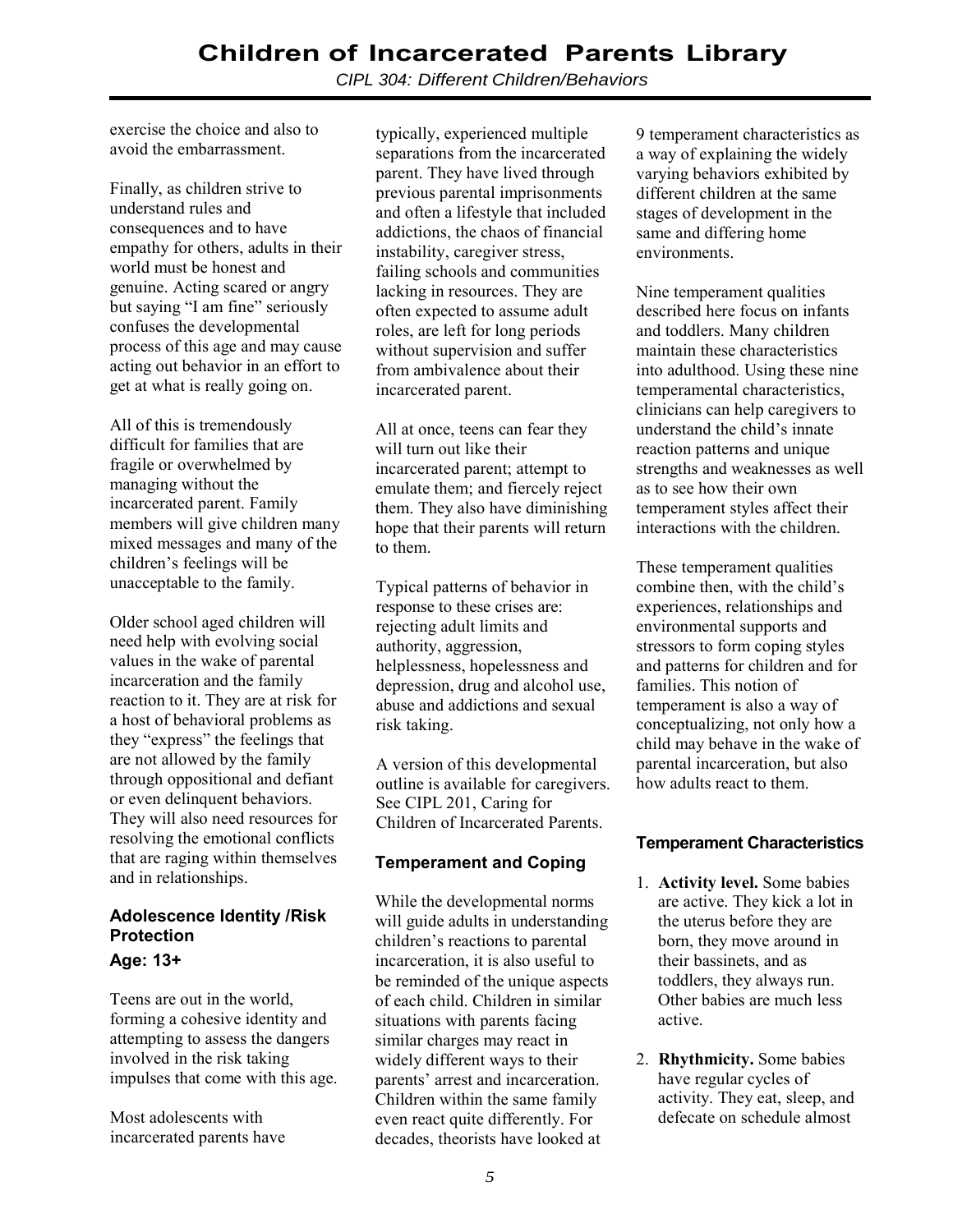*CIPL 304: Different Children/Behaviors*

from birth. Other babies are much less predictable.

- 3. **Approach-withdrawal.** Some babies delight in everything new; others withdraw from every new situation. The first bath makes some babies laugh and others cry; the first spoonful of cereal is gobbled up by one baby; and spit out by the next.
- 4. **Adaptability.** Some babies adjust quickly to change; others are unhappy at every disruption of their normal routine.
- 5. **Intensity of reaction.** Some babies chortle when they laugh and howl when they cry. Others are much calmer, responding with a smile or a whimper.
- 6. **Threshold or responsiveness.** Some babies seem to sense every sight, sound and touch. For instance, they waken at a slight noise, or turn away from a distant light. Others seem unaware even of bright lights, loud street noises, or wet diapers.
- 7. **Quality of mood.** Some babies seem constantly happy, smiling at almost everything. Others seem chronically unhappy; they are ready to complain at any moment.
- 8. **Distractibility.** All babies fuss when they are hungry; but some will stop fussing if someone gives them a pacifier or sings them a song, while others keep complaining until they are fed. Similarly, when babies spot an attractive but

dangerous object and reach for it, some of them can be distracted by another, safer object while others are more single-minded.

9. **Attention span.** Some babies play happily with one toy for a long time. Others quickly drop one activity for another. *(From: Chess & Thomas, 1977)*

Individual temperament characteristics do not, in and of themselves, create behavior problems or interfere with the child's adjustment to parental incarceration. Rather it is the fit (or lack of fit) between the child's temperament and the coping style and expectations of the adults that can cause distress for everyone.

Another aspect of temperament that can interfere with a child's coping is the degree to which a parent or caregiver identifies the temperament quality as similar or identical to themselves or the child's other parent. This can, of course, endear a child when those qualities are loved and appreciated in oneself or another.

More often, however, the presence of some temperament characteristics alienate the child when those qualities are repulsive or frustrating in one's self or others. For children with parents who have caused distress in the family, their likeness to the incarcerated parent can pose obstacles to attachment and cause the child to become the target for misplaced anger.

Understanding the role of temperament and the adults response to it (positive and negative) can help caregivers to see that things like intensity of the child's reactions, the

unpredictable moods, the rigidity with everyday functioning, or hypersensitivity to noise or touching may be part of the child's personality rather than caused by the family circumstances or bad parenting.

Understanding a child's temperament may also help caregivers to predict the child's reactions to new situations, to structure for long trips to visit a parent in prison or to be patient with the length of time a child takes to adjust to change.<sup>1</sup> Some children will be easy to read. Their behaviors will show clinicians and caregivers that they are reacting to the stress of parental incarceration. Others will not be so obvious. It is important to be aware that those children who seem to be coping well with a parent's arrest or incarceration may be silently suffering intense emotions. A child whose behavior seems "normal" may need just as much support as a child who is more obviously depressed or anxious.

#### **Family Dynamics and Capacity**

How children cope with distress also depends on the capacity of the adults who care for them to protect and nurture them.

Most studies show that children who exhibit the most difficult behavior in the aftermath of parental incarceration have been subjected or exposed to multiple crises and stresses in the home. Drug and alcohol abuse, child maltreatment, domestic violence, foster care or multiple parental arrests may be a part of the child's history. Recent attention to the landmark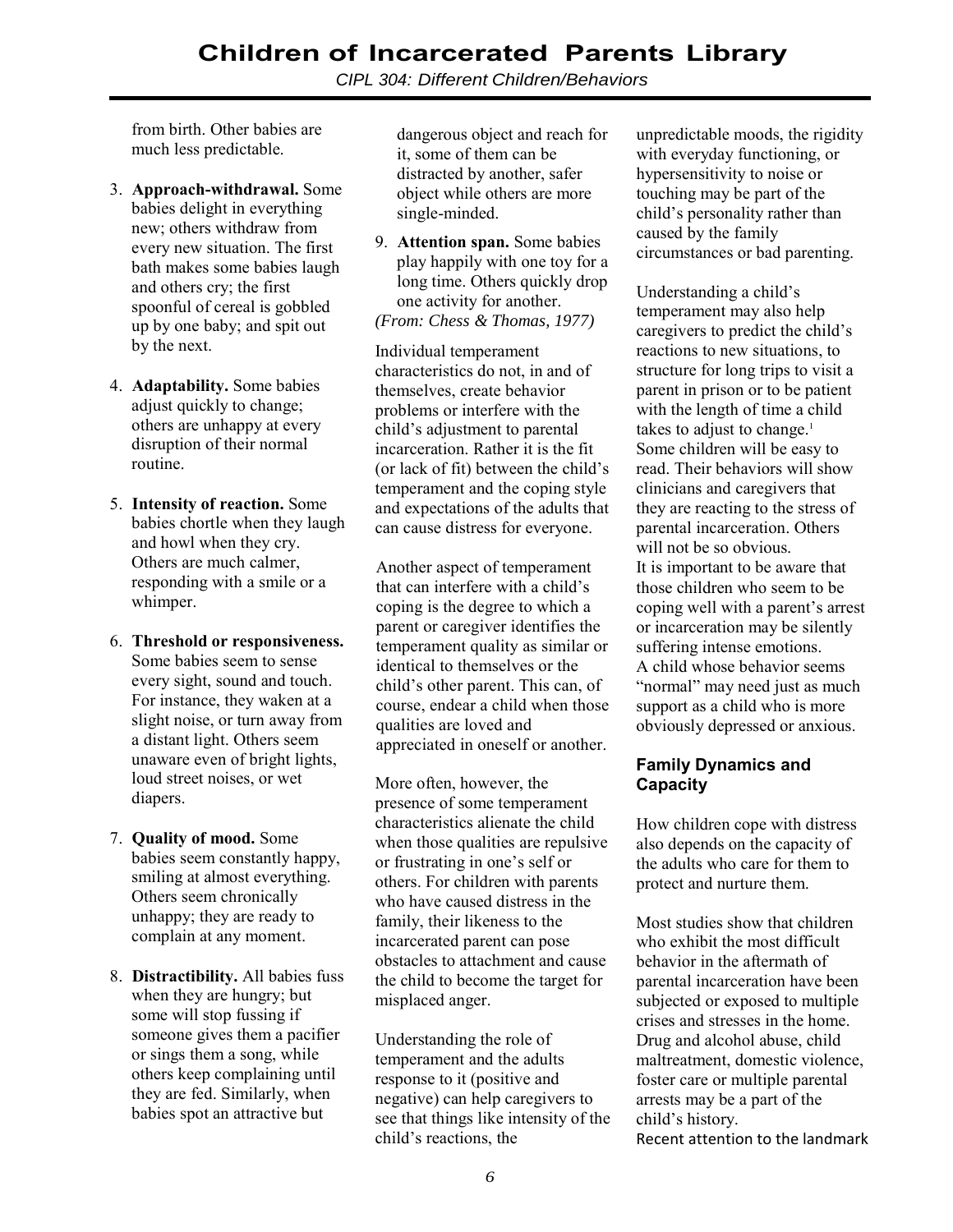*CIPL 304: Different Children/Behaviors*

work of Drs. Felitti and Anda's Adverse Childhood Experiences Study remind providers that 4 or more of these experiences create a host of poor emotional and physical health outcomes and include the incarceration of a family member.<sup>2</sup> In 1992, a study by the Center for Children of Incarcerated Parents found that many of the children they studied had been previously subjected to "prenatal drug exposure, substance abuse in the home, forced removal of the parent from the home at arrest, gang activity in the family, criminal acts, and/or the violent deaths of family members, each of which w documented to produce traumatic stress reactions in childhood."3

Current estimates are that between 60% and 80% of offenders abuse alcohol or drugs. Drug abusers can be erratic, neglectful parents. Their children are often emotionally neglected and feel that their parents have abandoned them for their drugs of choice. Addicted parents often do know they are neglectful. In fact, one definition of addiction is the continuation of a behavior in spite of knowing the consequences.3

There is some evidence, however that many drug and alcohol using parents do indeed feel responsible for their children and concerned about their well being but are unable to balance their addictions with parenting tasks and responsibilities even when they are aware of the negative impact on their children.4

All of this leaves children particularly vulnerable when a parent is arrested or incarcerated.

## **Family Coping Styles**

The following are patterns of coping that can help guide professional interventions. Remember, however, that each family is unique. Each will deal with the incarceration of a family member in its own way.

## **The Family on Hold**

This type of family often visits their incarcerated member, writes or telephones. They take pictures of events, people and places to keep their loved one connected to their lives. Rarely, however, are feelings discussed. Anger about the crime or the incarceration, sadness, abandonment, confusion, loss, frustration and hurt are all real and ever present emotions that are left on hold to deal with upon release. There is often a focus on the positive commitment to make this period of separation "ok."

**The Parallel Family** Families in this group keep in touch by letter or phone with occasional visits. They have a "life goes on" attitude without positive or negative emotion. "This happened and we'll deal with it." These family members tend to develop their own lives, meet new people, learn new skills and grow in completely separate ways from the incarcerated person.

#### **The Estranged Family**

This family is cut off from the incarcerated member. Sometimes the family has decided not to maintain contact. Sometimes foster parents often have trouble coordinating visits. Often, inmates choose to limit contact with family when they are unable to cope with their feelings or the frustrations of correctional policies.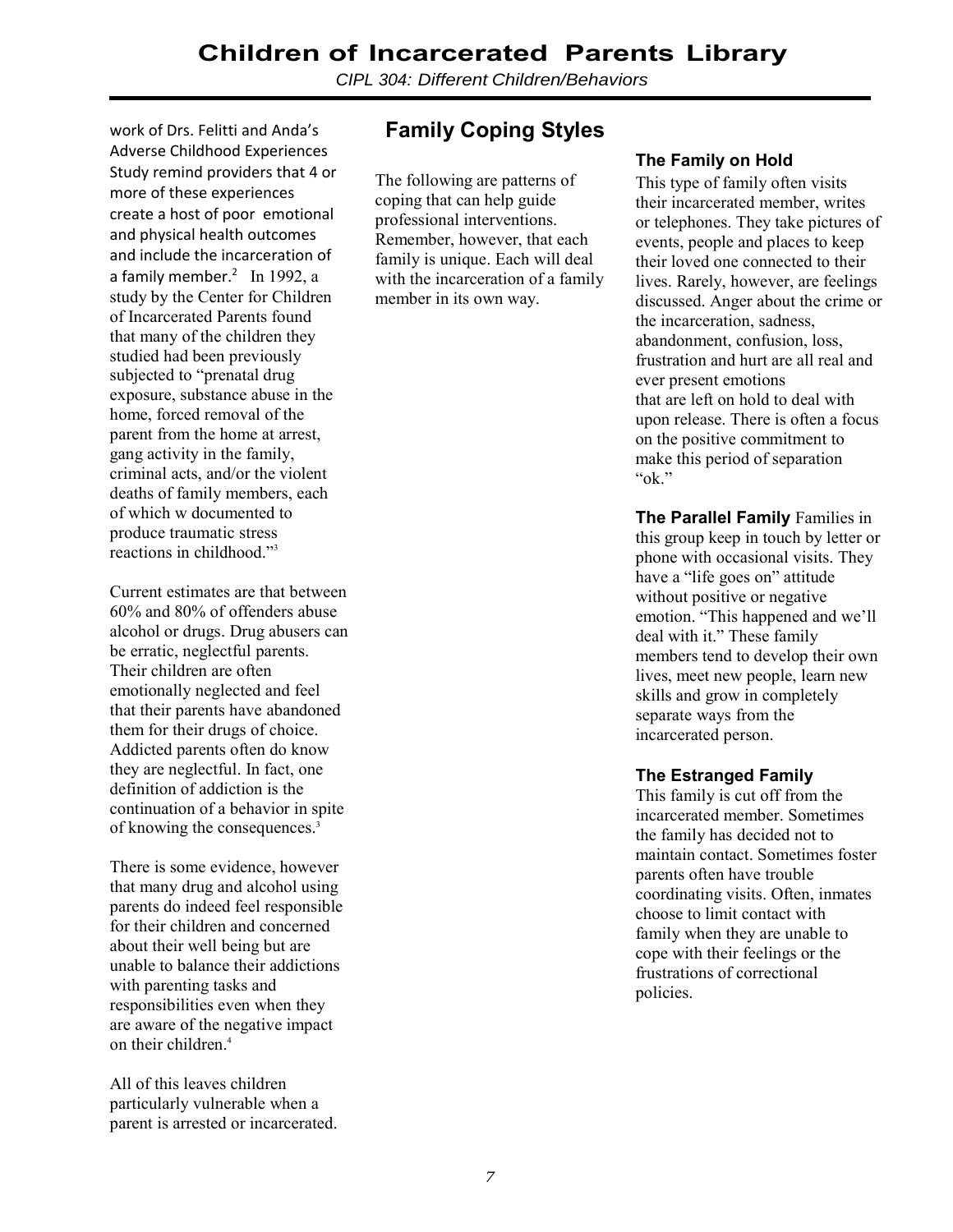## **The Turbulent Family**

Negative feelings are expressed in out of control ways in this family. They are rarely able to develop effective relationship skills. Contact during incarceration can become hurtful and abusive at worst, or simmering and unpredictable at best.

And so it goes with children and their families adapting to the incarceration of a parent in a variety of ways.

## **Going Home**

When the release from incarceration finally comes, it creates a major crisis for most families. The inmate's homecoming is likely to be shrouded by joblessness, economic hardship, or continuous poverty. In addition, role changes and restructuring of responsibilities by spouses and children can cause resentment and anger in the post parole period. A child's adjustment to release is often related to the style of coping evident during incarceration.

• **On hold families** often feel initially relieved at their abilities to have weathered the storm. They are confident that the worst is behind them. When the intensity of family life combines with many years of unresolved anger and hurt, the outcome can be disastrous. This is especially true for children who need an opportunity to express those feelings in safety but feel that doing so may cause harm to the family.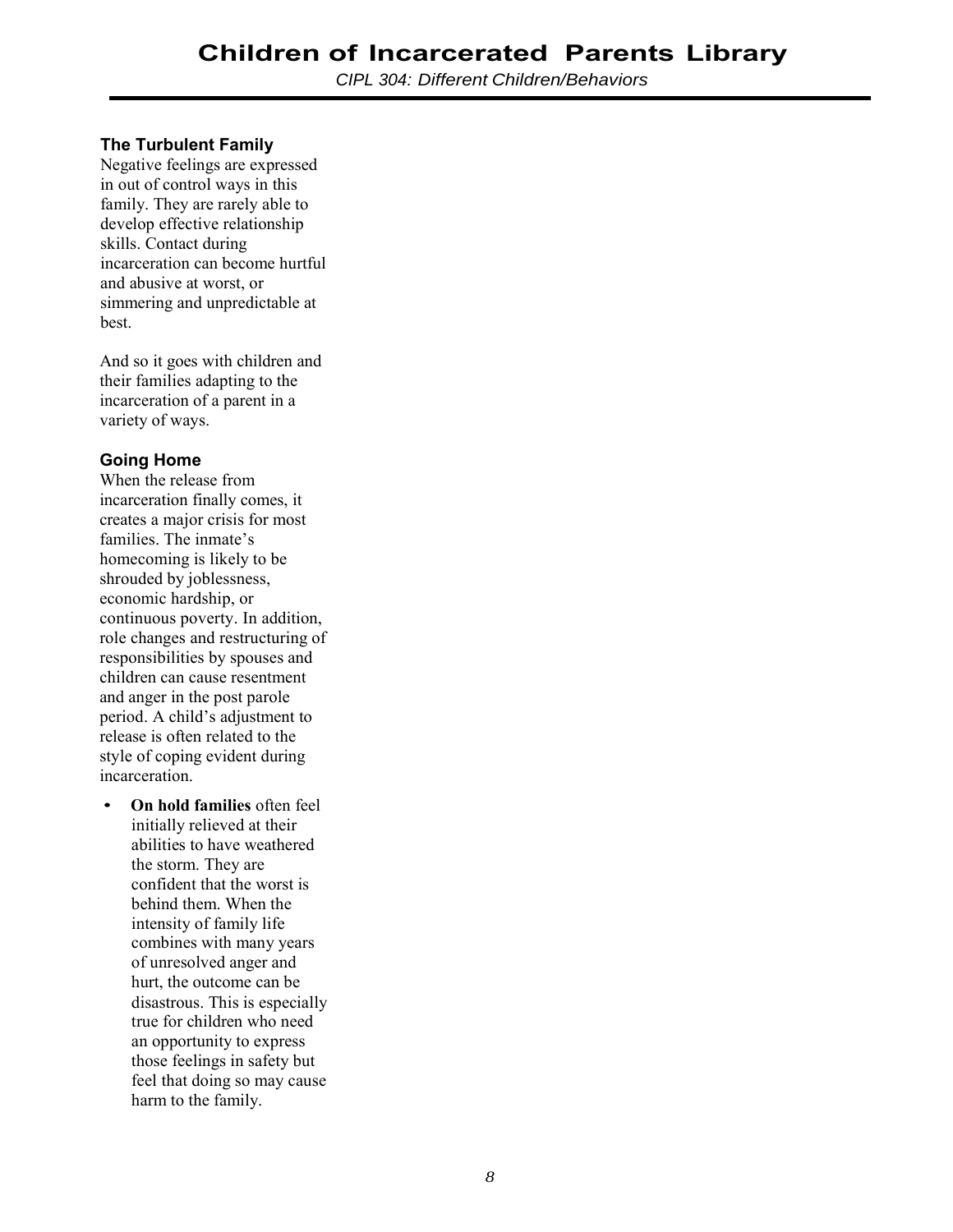*CIPL 304: Different Children/Behaviors*

- **The parallel family** has to reconcile their images of themselves as "the same as before incarceration" with all of the changes that have occurred. These changes often threaten the confidence of the released prisoner and pose many challenges to the relationships. Children are often faced with the dilemma of choosing to keep their "self" and risk the relationship or give up their new roles and identity to keep the relationship.
- **The estranged family** must often cope with the released incarcerated parent's attempts to "surprise" them, reconcile the relationships and pick up where they left off. For children, the conflict caused by the decision to welcome parents back vs. rejecting their overtures may cause massive distress, internal conflicts, and loyalty issues with custodial caregivers.
- **The turbulent family** is likely to continue to operate in a volatile fashion. Children may also attempt to express feelings they were unable to during incarceration and if they fear the violent and unpredictable reactions of parents, this acting out may occur outside the family, in school or on the street.

In each of these families the effect of the parents' coping strategies on the child's development is significant.<sup>5</sup>

When the release from incarceration finally comes, it creates a major crisis for most families. The inmate's homecoming is likely to be shrouded by joblessness, economic hardship, or continuous poverty.

Children abandoned by one parent need to know that there is a consistent and caring adult there for them. The way in which the remaining parent (or other caregiver) is coping with the crisis, the amount and type of contact that the child has with the incarcerated parent and the caregiver's relationship with the incarcerated parent will also have a profound effect on the child's ability to cope.

When adults are aware of the child's needs, emotions and temperament, stress will be considerably reduced. But the parent or caregiver may themselves be at risk for depression or anxiety disorders, placing children at further risk.

## **Trauma**

Parent-child separation can cause impaired parent to child bonding, attachment disruptions for children and increase the stress in the care giving family. Separation due to the incarceration of a

parent is also likely to cause trauma. This is especially true if children are present at the arrest of their parent, if there are multiple placements with family or foster care and if the arrest and incarceration create major changes in the child's everyday life.

Enduring trauma occurs most often when the parental incarceration is only a part of an ongoing history of violence, inconsistent parental availability, abuse, addictions, chaos and repeated loss.

Most children of the incarcerated however, are not victims of abuse or neglect. The loss of a parent to incarceration alone will often create major life disruptions. Changes in economic status, caregiver employment, and changes in residence, schools and community can strip children of what is familiar and comforting in the context of distress. These disruptions often combine with a "conspiracy of silence" that so often is required in families of the incarcerated, and subjects children of incarcerated parents to acute toxic stress reactions.<sup>6</sup>

Social stigma and new surroundings keep children from talking to peers. Wellintentioned caregivers who attempt to distract and protect children from distress, will avoid conversations about the trauma and limit the availability of counseling. All of this leaves children to cope with PTSD symptoms and inadequate support to overcome the effects of the trauma.<sup>7</sup>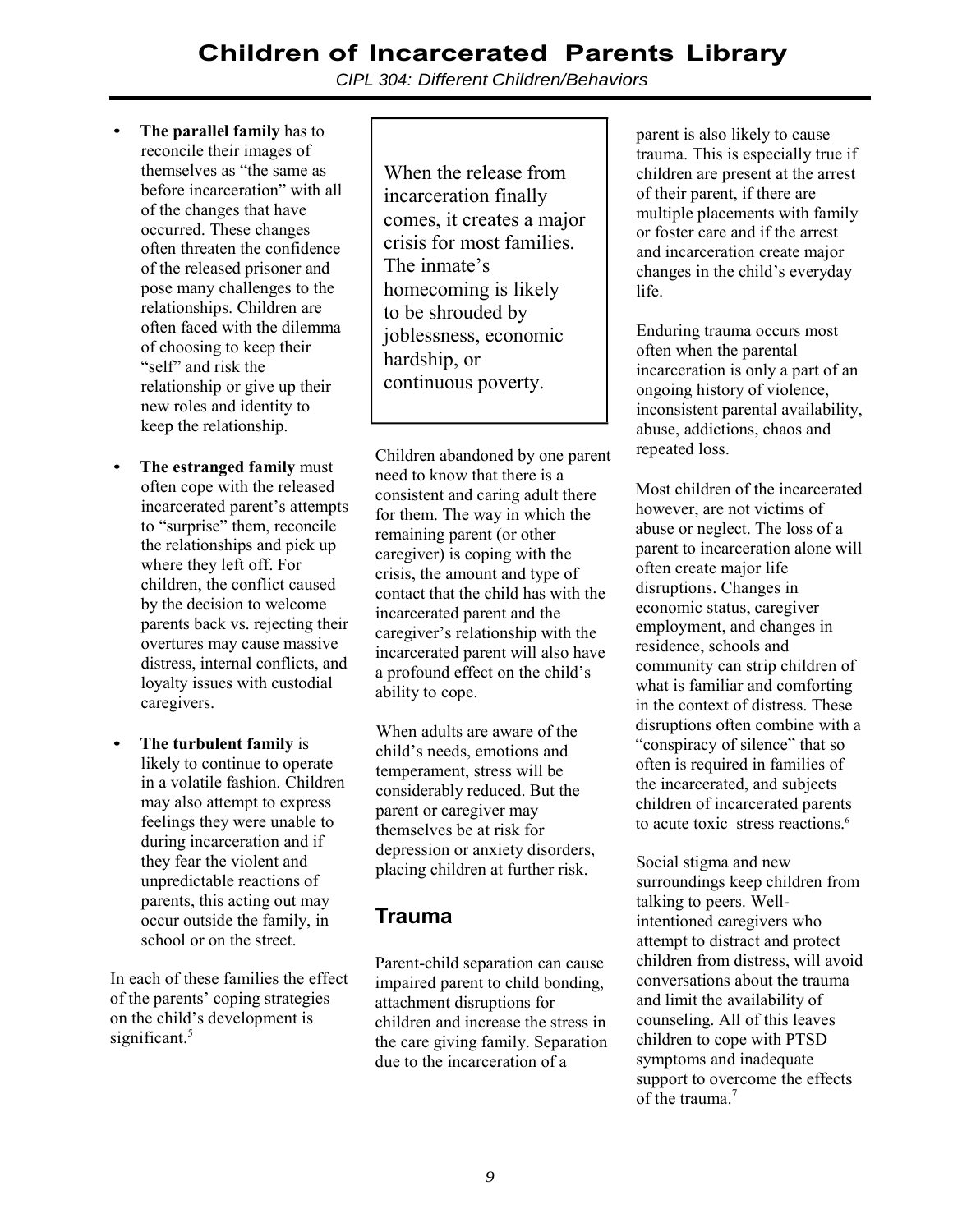*CIPL 304: Different Children/Behaviors*

## **Symptoms of Post-Traumatic Stress Disorder**

- Reduced involvement with peers and activities
- Numbness of responsiveness
- Constriction of emotion
- Dissociative states
- Foreshortened view of the future
- Flashbacks or intrusive recollections of the traumatic event
- Reenactment of the trauma through words or play
- Avoidance of traumatic cues (things or people that are reminders of the events)
- Lack of concentration
- Hyperarousal, hyperalertness
- Sleep disturbances
- **Distractibility**

From "Silent Victims: Children Who Witness Violence"<sup>6</sup>

#### **Facts about the Crime and Sentence**

The stigma of a parent's arrest will vary with the type of crime charged and the child's social context. If a parent is charged with a sexual crime, for example, a child will be subjected to intense feelings arising from the stigma attached to the crimes of rape or sexual abuse. For teens this may also be complicated by their emerging sexuality.

For many families,injustice related to racism, politics or police brutality are very real.<sup>8</sup>Family and community may rally around the incarcerated parent, Children may join in and view the parent as a victim whether or not they are guilty of the crime. For school aged children this can also challenge their developing sense of right and wrong. If racism and injustice are a part of everyday life, children and adults may be at higher risk for anxiety and depression.<sup>9</sup>

The length of sentence will also affect how a child copes with a parent's incarceration, as will the explanations given to them and the motivation of caregivers to maintain the child's relationship with the incarcerated parent over time. In some families, a sentence of two years may seem like too long a time to keep a child connected to a parent. In others, it will be perceived as too short to go through the aggravation…"He will be out before we know it."

The impact of the length of sentence will also be affected by the nature of the crime, previous incarcerations and the child's developmental capacity for understanding time.

**Outside Supports** Protective factors are outside supports that ease a child's distress, buffer them from risk and increase their capacity for survival. Those supports can be financial, social or emotional. Grandparents, siblings, aunts, uncles and other family and friends are most likely to buffer children of inmates. Teachers and others in the community can also play a powerful role in supplying a child with some of the needs

that aren't being met by the incarcerated parent.

Stories from children of incarcerated parents tell how relationships made a positive difference - protecting them from risk.

*The crossing guard…he gave me a banana every morning and took me for haircuts and asked to see my report cards. If I got into trouble he would be upset with me…I trusted him.*

*A school counselor…I went to see her once a week and all we talked about was hair and nails but I wouldn't miss those appointments for anything…She also told me I was smart.*

*A nurse at the clinic…taught me to tie my shoes and to whistle and every time I saw her she acted really glad to see me.*

*My third foster mother...She told me that no matter how many times I got into trouble, she would not give up on me.*

*The librarian that found me books that had kids with an incarcerated parent.*

Awareness of children's varying reactions to parental incarceration can increase the capacity of professionals and family members to protect children of incarcerated parents from risk.

*Health Care and other Service Providers can find more about helping children of incarcerated parents and their families at the Children of Incarcerated Parents Library (CIPL), www.nrccfi.camden.rutgers.edu. See especially the CIPL 300 series, For Health Care and other Service*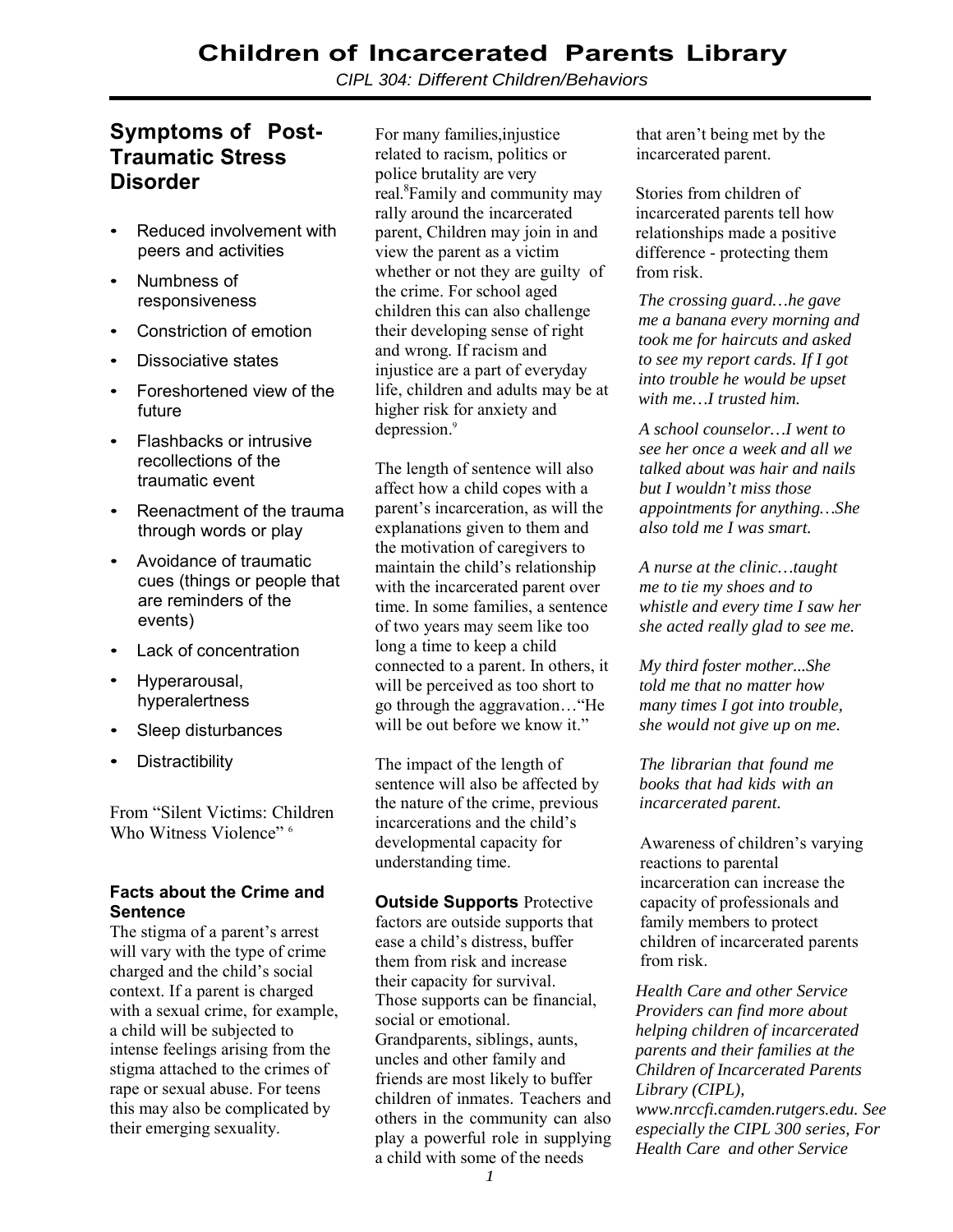*Providers.*

*CIPL 304: Different Children/Behaviors*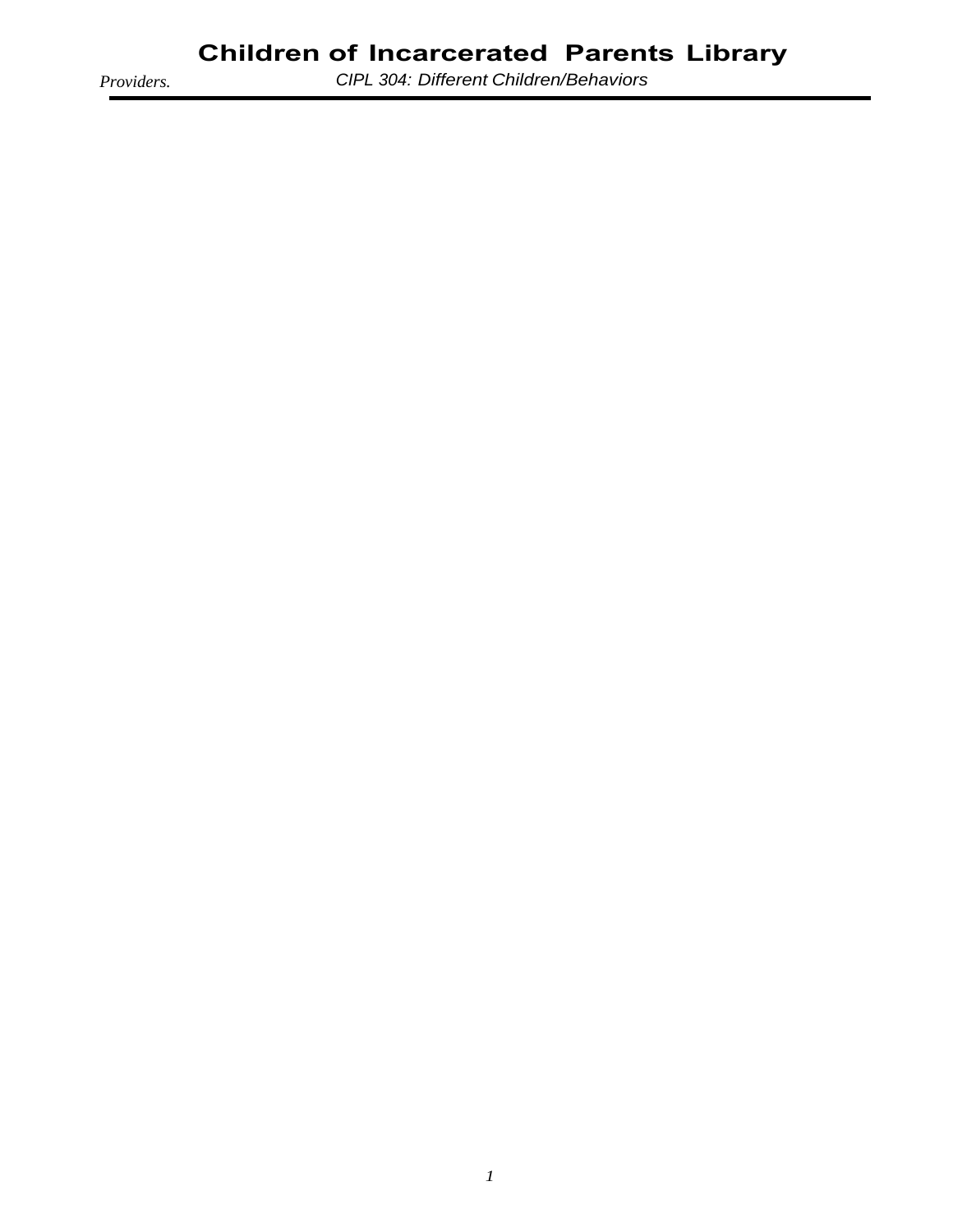*CIPL 304: Different Children/Behaviors*

#### **References**

1. *Healthy Steps - Strategies for Change: Child Development in Primary Care for Young Children.* Kaplan-Sanoff, M. and B. Zuckerman. Boston University School of Medicine, 1999.

2. For more information on the Adverse Childhood Experience Study see http://acestudy.org/

3.Center for Children of Incarcerated Parents, *Report No. 6, Children of Offenders,* Pacific Oaks College, 1992.

3. Margot Kaplan-Sanoff, "The Impact of Maternal Substance Abuse on Young Children," *Putting Children First*, Elizabeth Erwin, Ed. Paul H. Brooks Publishing Co. Baltimore, Md. 1996.

4. U.S. Department of Health and Human Services, *Blending perspectives and Building Common Ground. A Report to Congress on Substance Abuse and Child Protection*  Washington, D.C.: U.S. Government printing office; 1999.

5. Adalist-Estrin, A.

Homecoming: Children's

Adjustment to Parent's Parole"

FCN Report Issue 33,January

2003 available

nrccfi.camden.rutgers.edu/reso

urces/articles

6. For more information on toxic stress and the developing brain see http://developingchild.harvard.edu/key\_ concepts/toxic\_stress\_response/

And CIPL 104

7. Augustyn, M., Parker, S., McAllister-Groves, B. and Zuckerman, B., "Silent Victims: Children Who Witness Violence," *Contemporary Pediatrics.* 1995;12(8)

8. • Alexander, M. (2011). The new Jim Crow: Mass incarceration in the age of colorblindness. New York: New Press.

9 Williams, D.R. and Williams- Morris, R., "Racism and Mental Health: The African American Experience," *Ethnicity and Health* 2000;5(3,4)

8. Murry, V.M ., Brown, P.A., Cutrona, C.E. and Simons, R.L., "Racial Discrimination as a Moderator of the Links Among Stress, Maternal Psychological Functioning and Family Relationships." *Journal of Marriage and Family*.2001;63(4)